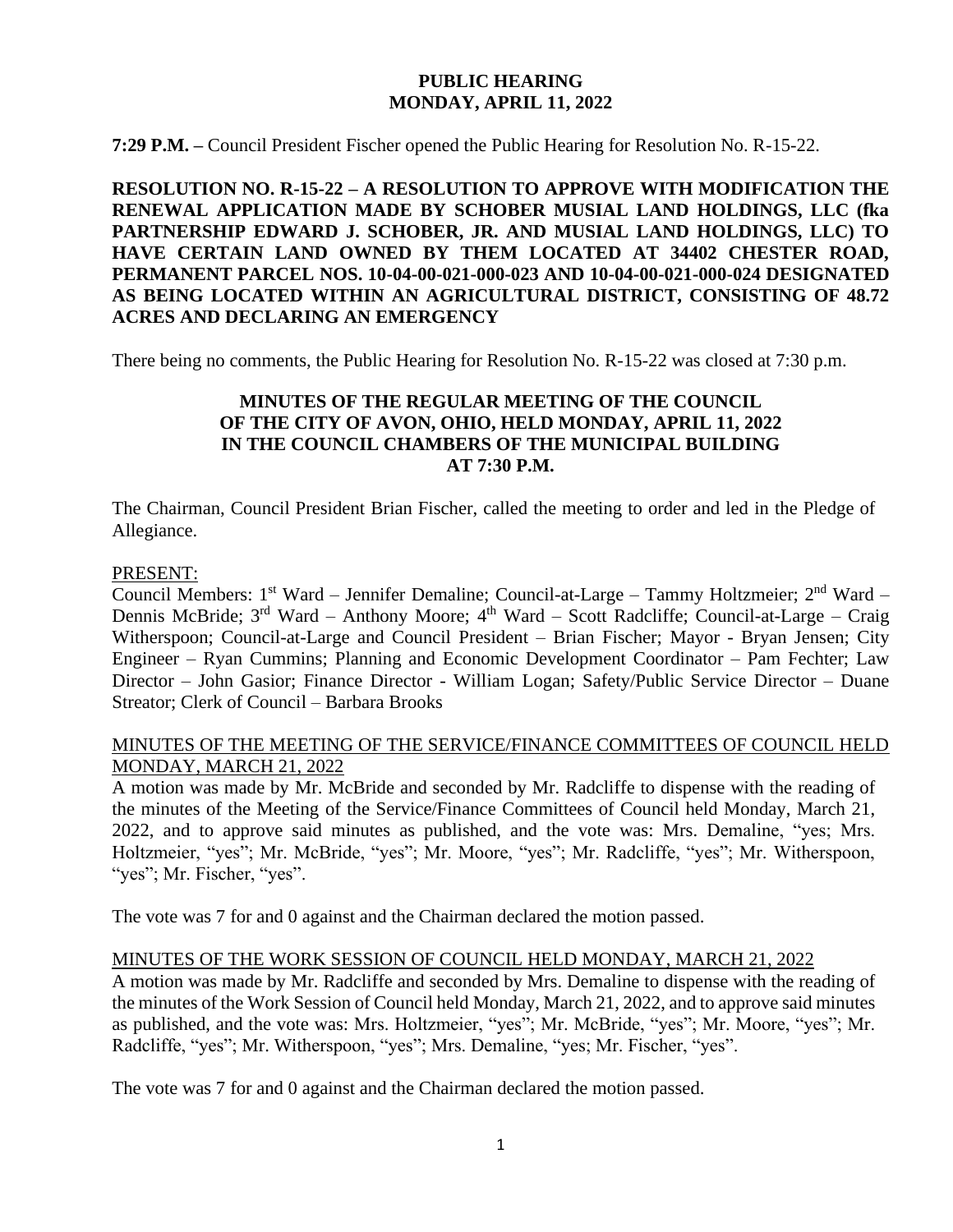#### MINUTES OF THE REGULAR MEETING OF COUNCIL HELD MONDAY, MARCH 28, 2022

A motion was made by Mr. McBride and seconded by Mr. Moore to dispense with the reading of the minutes of the Regular Meeting of Council held Monday, March 28, 2022, and to approve said minutes as published, and the vote was: Mr. McBride, "yes"; Mr. Moore, "yes"; Mr. Radcliffe, "yes"; Mr. Witherspoon, "yes"; Mrs. Demaline, "yes"; Mrs. Holtzmeier, "yes"; Mr. Fischer, "yes".

The vote was 7 for and 0 against and the Chairman declared the motion passed.

ORDINANCE NO. 42-22 – TO AMEND ORDINANCE NO. 413-68, PASSED JANUARY 15, 1969 COMMONLY KNOWN AS THE ZONING ORDINANCE OF THE CITY OF AVON, OHIO, AS AMENDED, REZONING A PORTION OF LAND (7.89 ACRE PARCEL) LOCATED ON THE NORTH SIDE OF CHESTER ROAD, PERMANENT PARCEL NO. 10-04-00-009-000-181 FROM M-1 GENERAL INDUSTRIAL DISTRICT TO R-3 MULTI-FAMILY RESIDENTIAL DISTRICT AND SUBJECT TO THE TERMS OF THE PARTIES DEVELOPMENT AGREEMENT The Clerk read Ordinance No. 42-22 by title only, entitled:

## **AN ORDINANCE TO AMEND ORDINANCE NO. 413-68, PASSED JANUARY 15, 1969 COMMONLY KNOWN AS THE ZONING ORDINANCE OF THE CITY OF AVON, OHIO, AS AMENDED, REZONING A PORTION OF LAND (7.89 ACRE PARCEL) LOCATED ON THE NORTH SIDE OF CHESTER ROAD, PERMANENT PARCEL NO. 10-04-00-009-000-181 FROM M-1 GENERAL INDUSTRIAL DISTRICT TO R-3 MULTI-FAMILY RESIDENTIAL DISTRICT AND SUBJECT TO THE TERMS OF THE PARTIES DEVELOPMENT AGREEMENT**

The Chairman declared this to be the second of three readings of Ordinance No. 42-22. A Public Hearing will be held on Monday, April 25, 2022 at 7:25 p.m.

ORDINANCE NO. 44-22 – SUBMITTING TO THE ELECTORS OF THE CITY OF AVON THE QUESTION OF REZONING A PARCEL OF LAND CURRENTLY OWNED BY LIG LAND, LLC, AND CONSISTING OF APPROXIMATELY 8.58 ACRES LOCATED ON THE SOUTHWEST CORNER OF MIDDLETON ROAD AND NAGEL ROAD, PERMANENT PARCEL NO. 04-00-022- 102-150 FROM R-1 SINGLE FAMILY RESIDENTIAL DISTRICT TO C-4 GENERAL BUSINESS DISTRICT PURSUANT TO ARTICLE VII, SECTION 2, SUBSECTION (e) OF THE CHARTER OF THE CITY OF AVON

The Clerk read Ordinance No. 44-22 by title only, entitled:

## **AN ORDINANCE SUBMITTING TO THE ELECTORS OF THE CITY OF AVON THE QUESTION OF REZONING A PARCEL OF LAND CURRENTLY OWNED BY LIG LAND, LLC, AND CONSISTING OF APPROXIMATELY 8.58 ACRES LOCATED ON THE SOUTHWEST CORNER OF MIDDLETON ROAD AND NAGEL ROAD, PERMANENT PARCEL NO. 04-00-022-102-150 FROM R-1 SINGLE FAMILY RESIDENTIAL DISTRICT TO C-4 GENERAL BUSINESS DISTRICT PURSUANT TO ARTICLE VII, SECTION 2, SUBSECTION (e) OF THE CHARTER OF THE CITY OF AVON AND DECLARING AN EMERGENCY**

A motion was made by Mr. McBride and seconded by Mr. Moore to suspend the rules and act on Ordinance No. 44-22, and the vote was: Mr. Moore, "yes"; Mr. Radcliffe, "yes"; Mr. Witherspoon, "yes"; Mrs. Demaline, "yes"; Mrs. Holtzmeier, "yes"; Mr. McBride, "yes"; Mr. Fischer, "yes".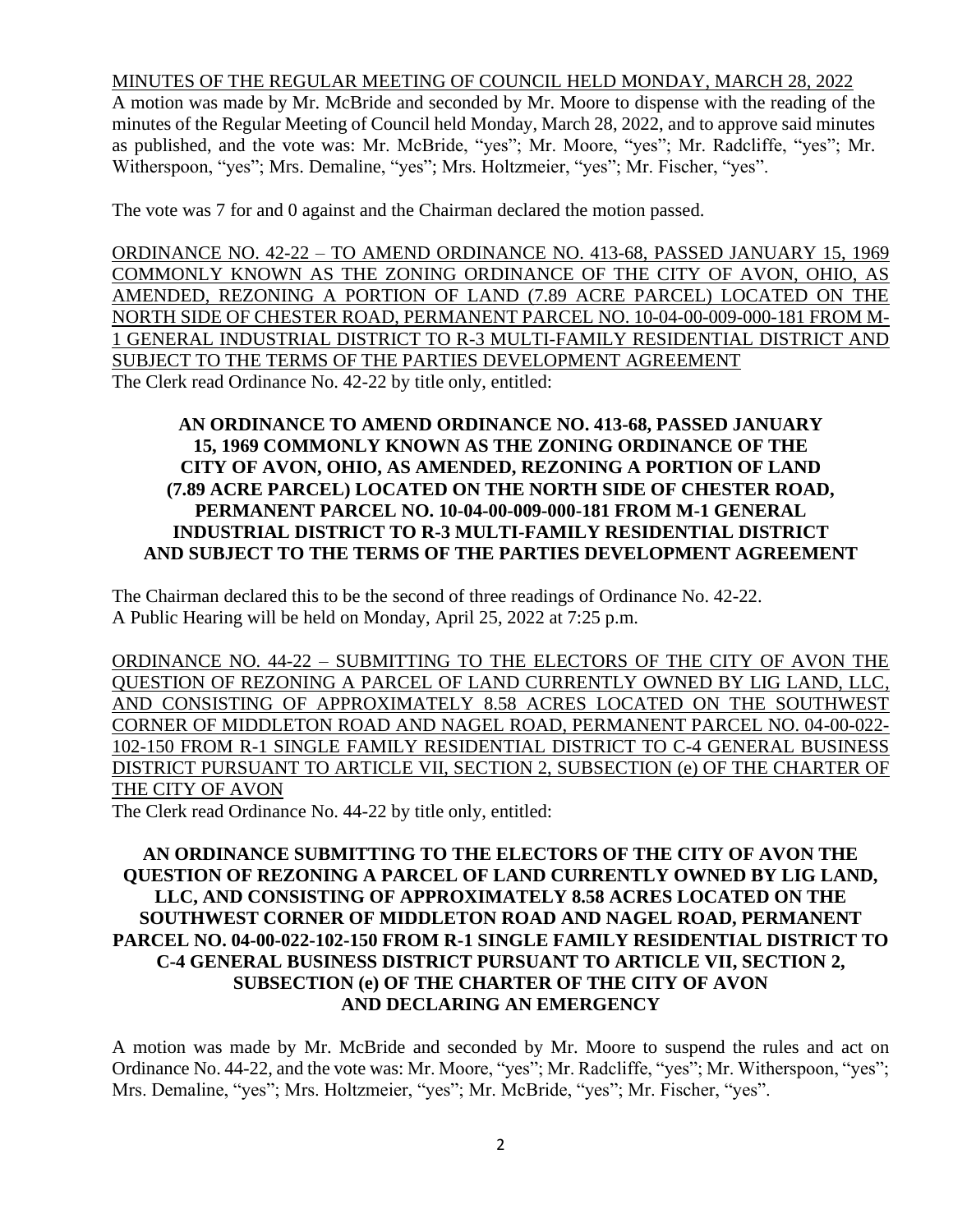The vote was 7 for and 0 against and the Chairman declared the motion passed.

A motion was made by Mr. McBride and seconded by Mr. Radcliffe to adopt Ordinance No. 44-22, and the vote was: Mr. Radcliffe, "yes"; Mr. Witherspoon, "yes"; Mrs. Demaline, "yes"; Mrs. Holtzmeier, "yes"; Mr. McBride, "yes"; Mr. Moore, "yes"; Mr. Fischer, "yes".

The vote was 7 for and 0 against and the Chairman declared the motion passed.

ORDINANCE NO. 45-22 – AUTHORIZING THE MAYOR TO ENTER INTO AN AMENDED MEMORANDUM OF UNDERSTANDING WITH BROWNING-FERRIS INDUSTRIES OF OHIO, INC. CONCERNING THE COLLECTION OF YARD WASTE AND BULK MATERIAL The Clerk read Ordinance No. 45-22 by title only, entitled:

# **AN ORDINANCE AUTHORIZING THE MAYOR TO ENTER INTO AN AMENDED MEMORANDUM OF UNDERSTANDING WITH BROWNING-FERRIS INDUSTRIES OF OHIO, INC. CONCERNING THE COLLECTION OF YARD WASTE AND BULK MATERIAL AND DECLARING AN EMERGENCY**

A motion was made by Mr. Radcliffe and seconded by Mr. Witherspoon to suspend the rules and act on Ordinance No. 45-22, and the discussion was:

Mr. Moore advised they were being asked to vote on an amendment to the MOU with the trash collector to allow for weekly bulk collection.

Mr. Gasior confirmed that to be the case.

Mr. Moore inquired why did they not have any type of committee meeting to discuss this further as opposed to jumping right into a vote. He said residents have told him that they were not really interested in seeing bulk collected weekly. Mr. Moore suggested that Mr. Kidder could be invited to a meeting to consider another option opposed to having weekly bulk collection. He stated he is on the record opposing this because he does not want to see pickers driving through the streets of Avon on a weekly basis versus a monthly basis and he does not want to see bulk items on the tree lawns weekly. Mr. Moore advised it was mentioned that the number of bulk items that a residence could set curbside was going to be at a set limit, but asked who was going to police that and who was going to take those calls? He said these are questions that he feels need to be answered before they vote.

Mrs. Demaline advised she agreed with Mr. Moore that there should be further discussion specifically about the proposed limitation on the number of bulk items that can be set curbside. She said if a household was cleaning out their garage or doing a project or a basement, she felt that four items was not a lot. Mrs. Demaline inquired as to what they were going to do when someone puts more than four items on the curb and Republic Services does not pick it up. She felt that could be a problem that the City was now going to encounter.

Mayor Jensen advised he told Mr. Kidder when they talked that the City is not going to police the number of bulk items set curbside on any given week. He said Mr. Kidder understands that it will not be policed by Avon, and Mr. Kidder also indicated to him that the limit is a suggested recommendation. Mayor Jensen stated Republic Services hopes that because the bulk collection would be weekly that there would be less items to collect on a given week. He advised he personally would forget what week was bulk and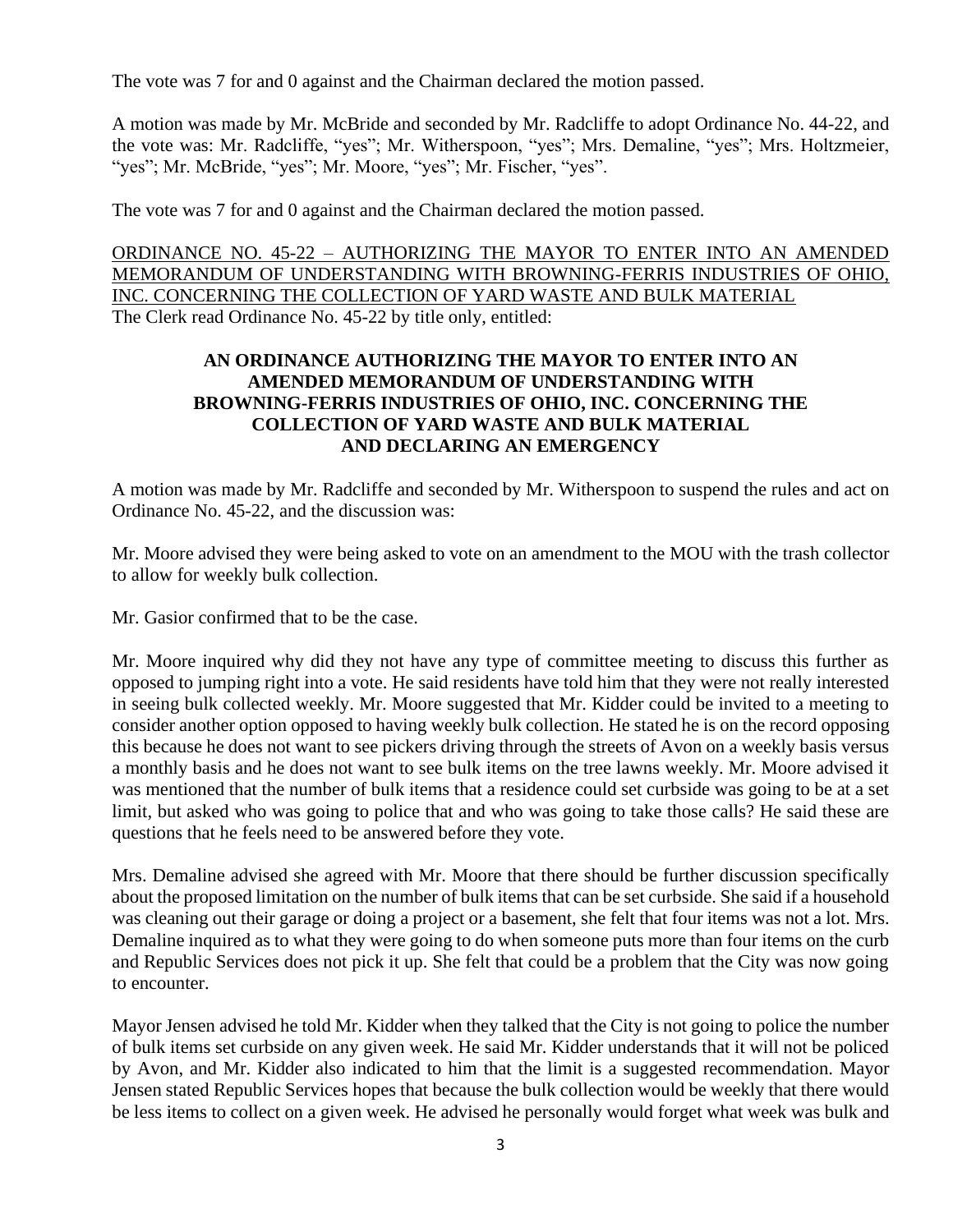in talking with the Clerk she receives questions asking when bulk day is, and this will make it easier for everyone to know that it is every week. Mayor Jensen said the decision is up to City Council, but the City will not police the bulk items in any manner as that will be up to the hauler.

Mr. Fischer advised to him; it was a no-brainer. He said he thinks the residents would love to have bulk pickup available every week; he knows that he would. Mr. Fischer stated it is one of the most talked about topics on the local Facebook page with residents asking, "When is bulk week?". He advised he does not think that the City will have a major amount of bulk from residents on the tree lawns on a given week. Mr. Fischer asked Mr. Gasior to explain the MOU with Republic Services.

Mr. Gasior advised this was discussed back in August of 2021, just exactly what the nature of the MOU is and to be clear every individual residential household in the City contracts directly with Republic Services or Browning-Ferris Industries of Ohio. He said what the MOU simply does is give the City a sense that they have negotiated the best terms possible for the residents. Mr. Gasior reiterated that the City does not contract with that entity. He said the City of North Ridgeville contracts with the entity and other communities surrounding Avon also contract with the entity, meaning the said municipality bills the residents for their trash service as a line item on the water and sewer bills and that municipality then pays the trash hauler and that is not the case in Avon. Mr. Gasior stated in Avon the residents pay the trash hauler directly, the resident is not even obligated to contract for the service. He advised Avon's ability to dictate those terms is somewhat limited. Mr. Gasior said he believes if Republic Services decides that they do not want to leave the bulk collection at once a month because of their business model and their cost and their efficiencies dictate that then what are the ramifications? He advised there would be a breach of the MOU and what are the damages? Mr. Gasior said the City would just tear up the MOU as it is basically a feel-good relationship with Republic Services. He stated the City negotiated a great price for the residents back in 2019 and that was in the MOU. Mr. Gasior said if the City decides to tear up the MOU because Republic Services will not back off the weekly bulk collection, they probably would be in a position where they could raise the rates; he does not know what they would do. He advised that he felt that Council should be careful how they approach this as the City does not have a contract with the hauler, they have an MOU, and that MOU simply says this is what the hauler is going to do for your residents. Mr. Gasior said what the hauler has decided to do is change the bulk pickup and if Council wants to challenge them on that and tear up the MOU then nothing would really change at the City level, but things may change for the residents, and he suggested they be careful.

Mr. Witherspoon advised experience tells him that there are three things you do not mess with and those are snowplowing, leaf pickup and garbage collection. He said he agrees that with the garbage collection, they should go to committee and discuss it. Mr. Witherspoon stated not that he wants to sit through more committee meetings, but he felt it was important that they all be on the same page with this issue because whatever they decide to do is going to be a very important thing for the majority of the people. He felt they should at least talk about it and make sure they are doing the right thing.

Mr. McBride advised on one hand he agrees with Mr. Moore as he saw a picker truck driving down the street going about 40 mph with an overloaded pickup truck with mostly scrap metal. He said but it would be nice to put bulk items out every week. Mr. McBride stated he does not know what the local social media people were going to talk about when there is not a couch on the curb for several weeks. He advised his gut tells him that it is better to go with the weekly bulk collection, but if they start having issues with the trash hauler, he does not know what could be done. Mr. McBride said his gut feeling is to go with the weekly bulk collection and he indicated that while Republic Services might see heavy amounts on the curb for a few weeks, he felt that after a while it would thin out unless someone is moving in or moving out and this is where he stands on this issue.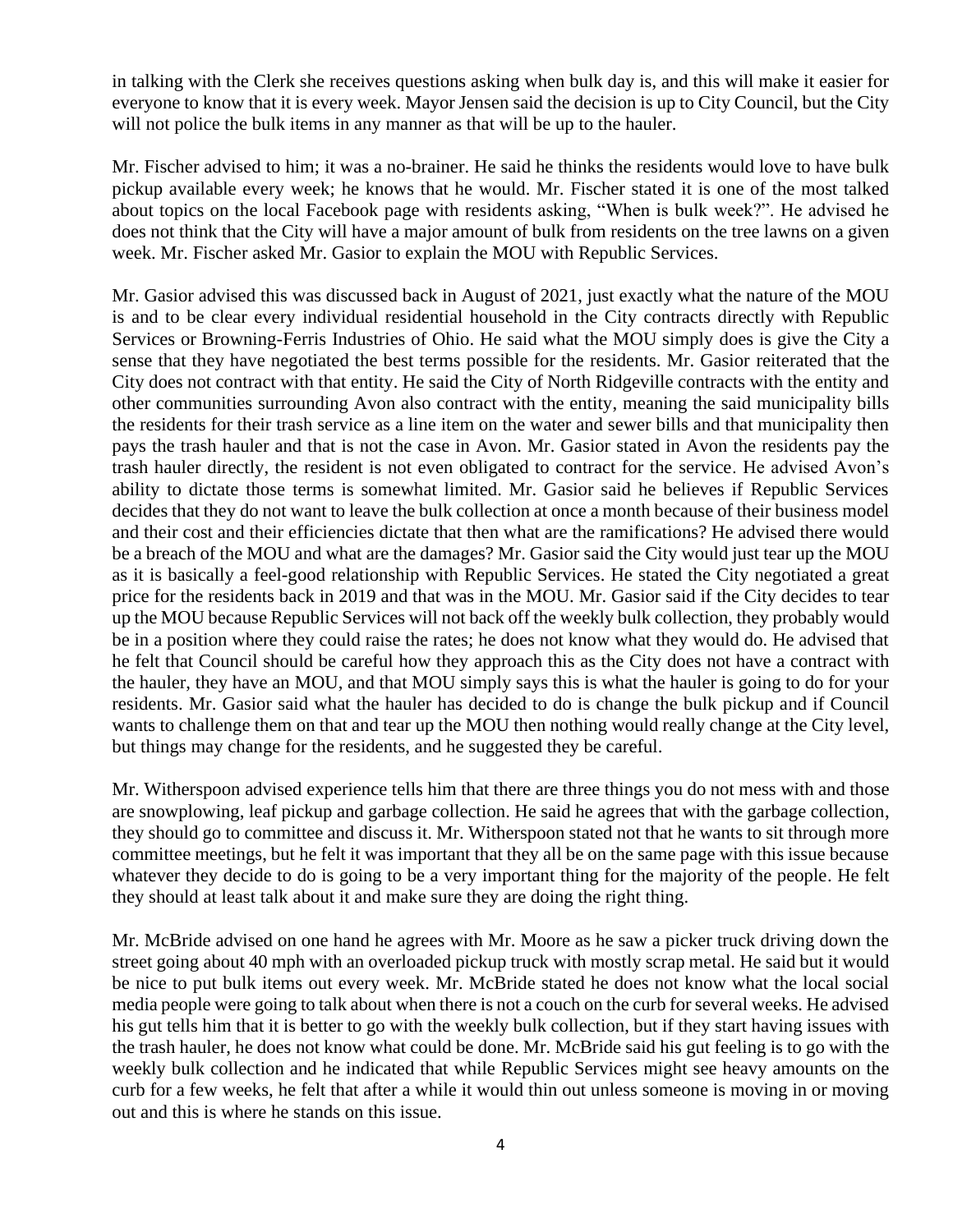Mrs. Holtzmeier advised this comes at a good time because it is usually in May and June that they find the residents are doing some spring cleaning and that is where a lot of bulk shows up on the curb that one time a month. She said when she heard about this change the thing that attracted her to it was that there was no change in price for a more repetitive service with bulk collection every week. Mrs. Holtzmeier stated in reading the MOU she is looking for something that tells her there is a limit to the amount that residents can put out and there is not, but the language says, "Try to limit bulk items to four per week".

Mr. Gasior advised that is correct. He said that is the language that Republic Services requested as opposed to a hard and fast limit of four items. Mr. Gasior stated the trash hauler is going to pick up if there are five or six items, but with the suggestion that they keep it at four items the vast majority of people will abide by that four-item suggested limit. He reiterated that Republic Services did not want to put in that hard and fast rule and as the Mayor pointed out Avon is not going to police it and they chose to leave it vague as far as the rule, but they do want to limit it to four items.

Mrs. Holtzmeier said but they will take more.

Mr. Gasior said they will take more because they do not want to leave it on the curb. He advised obviously if people start to place 10-12 items curbside it is probably going to take more than one day to collect it all so they could have bulk refuse on the curb for 24-36 hours. Mr. Gasior stated the yard waste is going to be picked up 52 weeks of the year as well as that is no longer going to be limited to April through November.

Mrs. Holtzmeier advised personally she is in favor of having this change every week, but if the majority want to discuss it further or give time to hear from the residents as they are the ultimate north star on this topic and they will tell us if they need it or if they want it. She said she has lived in communities that have bulk every week and it is a practice that residents in that community loved and it diminished the number of pickers because the bonanza of items were not out on a single day a month, but it was divided by four so there was less of an attraction to come in and drive up and down the streets. Mrs. Holtzmeier stated she felt the residents would tell them what their desires are if they give them a bit of time.

Mr. Fischer added that Council should not overthink this. He advised this is trash and he feels that people would love to have bulk collected every week. Mr. Fischer said he believes this came about because Republic Services was finding it difficult to collect all the bulk items in a single day when they were set out monthly. He stated there was always a neighborhood that could not be picked up because the bulk was once a month, and everyone was putting large amounts on the curb. Mr. Fischer advised he believes that if residents can put bulk items out on any given week that the residents are going to love it. He said he really believes it is a no-brainer and to not overthink it.

And the vote was: Mr. Witherspoon, "yes"; Mrs. Demaline, "yes"; Mrs. Holtzmeier, "yes"; Mr. McBride, "yes"; Mr. Moore, "yes"; Mr. Radcliffe, "yes"; Mr. Fischer, "yes".

The vote was 7 for and 0 against and the Chairman declared the motion passed.

A motion was made by Mr. McBride and seconded by Mrs. Holtzmeier to adopt Ordinance No. 45-22, and the vote was: Mrs. Demaline, "no"; Mrs. Holtzmeier, "yes"; Mr. McBride, "yes"; Mr. Moore, "no"; Mr. Radcliffe, "yes"; Mr. Witherspoon, "no"; Mr. Fischer, "yes".

The vote was 4 for and 3 against and the Chairman declared the motion passed.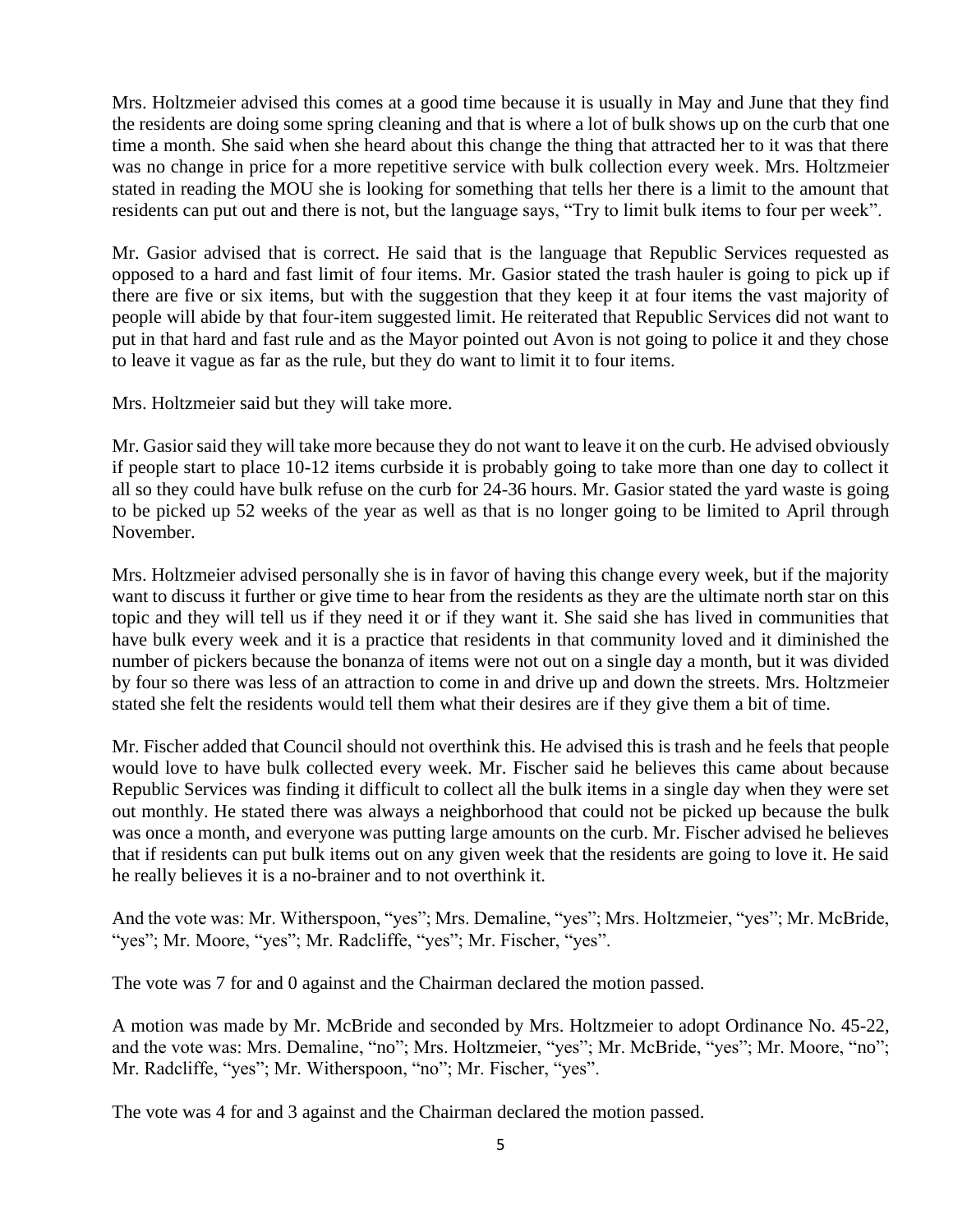RESOLUTION NO. R-15-22 – TO APPROVE WITH MODIFICATION THE RENEWAL APPLICATION MADE BY SCHOBER MUSIAL LAND HOLDINGS, LLC (fka PARTNERSHIP EDWARD J. SCHOBER, JR. AND MUSIAL LAND HOLDINGS, LLC) TO HAVE CERTAIN LAND OWNED BY THEM LOCATED AT 34402 CHESTER ROAD, PERMANENT PARCEL NOS. 10-04- 00-021-000-023 AND 10-04-00-021-000-024 DESIGNATED AS BEING LOCATED WITHIN AN AGRICULTURAL DISTRICT, CONSISTING OF 48.72 ACRES The Clerk read Resolution No. R-15-22 by title only, entitled:

## **A RESOLUTION TO APPROVE WITH MODIFICATION THE RENEWAL APPLICATION MADE BY SCHOBER MUSIAL LAND HOLDINGS, LLC (fka PARTNERSHIP EDWARD J. SCHOBER, JR. AND MUSIAL LAND HOLDINGS, LLC) TO HAVE CERTAIN LAND OWNED BY THEM LOCATED AT 34402 CHESTER ROAD, PERMANENT PARCEL NOS. 10-04-00-021-000-023 AND 10-04-00-021-000-024 DESIGNATED AS BEING LOCATED WITHIN AN AGRICULTURAL DISTRICT, CONSISTING OF 48.72 ACRES AND DECLARING AN EMERGENCY**

A motion was made by Mr. McBride and seconded by Mr. Moore to suspend the rules and act on Resolution No. R-15-22, and the vote was: Mrs. Holtzmeier, "yes"; Mr. McBride, "yes"; Mr. Moore, "yes"; Mr. Radcliffe, "yes"; Mr. Witherspoon, "yes"; Mrs. Demaline, "yes"; Mr. Fischer, "yes".

The vote was 7 for and 0 against and the Chairman declared the motion passed.

A motion was made by Mr. McBride and seconded by Mr. Moore to adopt Resolution No. R-15-22, and the discussion was:

Mayor Jensen inquired if there was a response back from the property owners regarding all the equipment sitting on the property.

Ms. Fechter advised she did not hear anything back yet.

Mayor Jensen advised he does not know if Council wanted to declare this a first reading until they have more answers as Mr. McBride had some questions last week.

Mr. McBride advised Mr. Gasior did some checking with the County.

Mr. Gasior advised Mr. McBride asked at the last meeting about the equipment being parked on the property, but also whether they met the requirements for the agricultural district. He said what he heard back from the County Auditor's office was that the applicant was last inspected in 2018 and that they were in compliance meaning that at least ten acres on each of those parcels was being farmed. Mr. Gasior stated the applicant is scheduled to be inspected again this June probably because of the renewal application. He advised in looking at the 2021 map on overhead it looks like they are farming the vast majority of the property. Mr. Gasior noted there is the area to the front of the property on the one parcel where they are storing a lot of vehicles, but he felt that was more of a zoning issue and perhaps the Zoning Enforcement Officer can go out and talk to the property owners to see if something could be done about storing those vehicles elsewhere.

Mr. Streator advised he spoke with Ms. Clements, the Zoning Enforcement Officer, and he also talked to Mr. Schneider, the former Zoning Enforcement Officer, a while ago about this property. He said because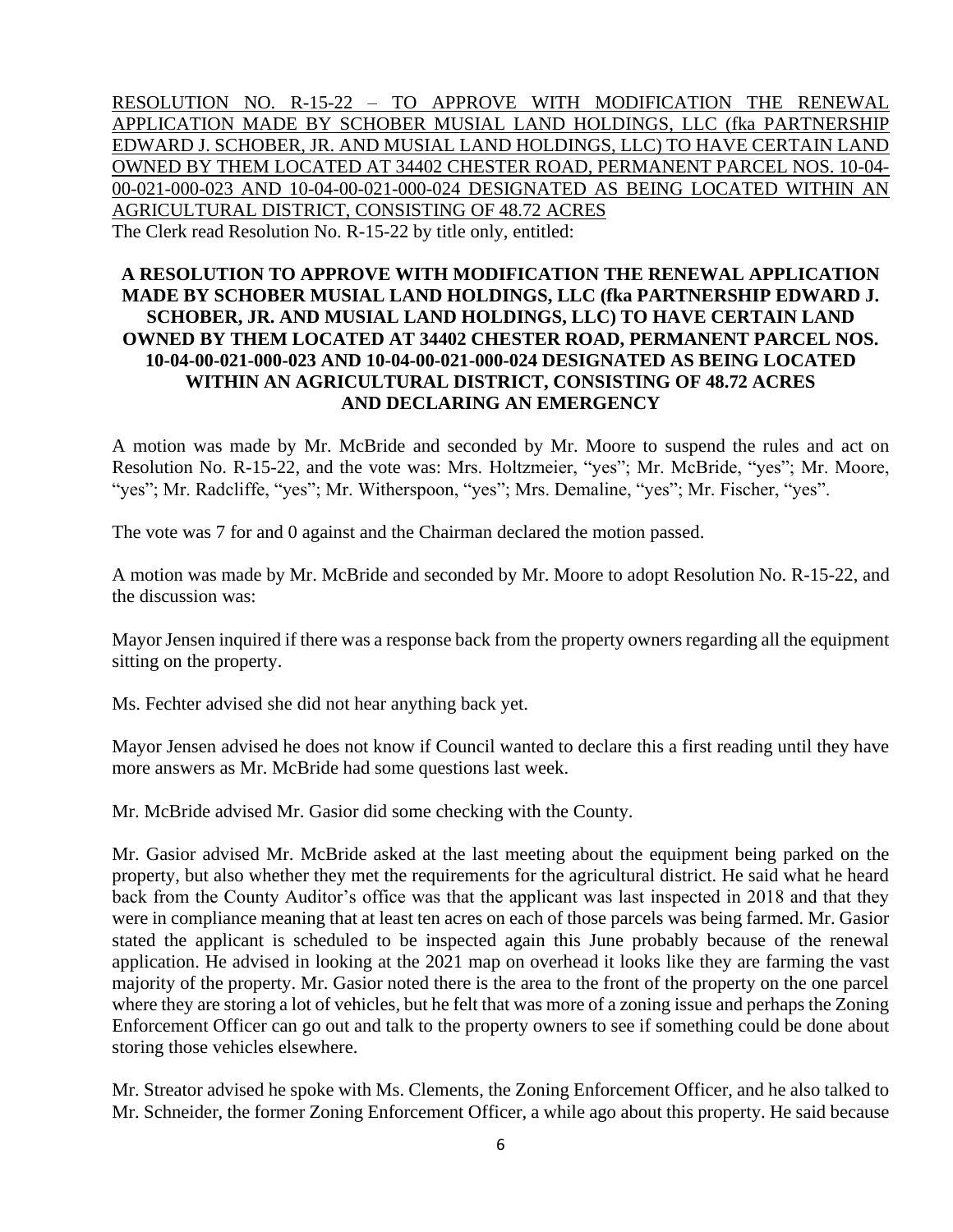that property is zoned commercial it allows for the vehicles to be stored there. Mr. Streator stated Ms. Clements and he talked, and they are going to try to make contact with the property owners again, but it does fit within that zoning district.

Mr. McBride advised it is commercial property so they could store the vehicles, but it is not an approved lot as it is just raw dirt. He said he believes to have that type of storage they have to have pavement and drainage and if they are leaking hydraulic fluid or oil, it was not going into an interceptor. Mr. McBride suggested between Zoning and Stormwater Departments they could encourage the property owners to store equipment in that manner.

Mr. Streator advised they will look into that part of it.

Mr. Gasior pointed out the property that was displayed on the overhead map and said they could see most of the property is being used agriculturally on the back portions of the parcels. He also pointed out the area that is a problem is the front portion and that area is zoned industrial because it is the rear lots of Lear Industrial Parkway.

And the vote was: Mr. McBride, "yes"; Mr. Moore, "yes"; Mr. Radcliffe, "yes"; Mr. Witherspoon, "yes"; Mrs. Demaline, "yes"; Mrs. Holtzmeier, "yes"; Mr. Fischer, "yes".

The vote was 7 for and 0 against and the Chairman declared the motion passed.

#### REPORTS AND COMMENTS

MAYOR JENSEN thanked the Garden Club that organized and hosted the adult Easter Egg Hunt this year. He thanked the French Creek Foundation that held the children's Easter Egg Hunt this year. Mayor Jensen thanked Ms. Seroka and Ms. Fechter for the Open House at the Cahoon House this past Saturday, April 9, 2022. He advised all three of those events were well attended and they should all feel proud of the great job everyone did and without our volunteers they would never be as successful as they were this weekend.

## COUNCIL MEMBERS:

MRS. DEMALINE, WARD 1, advised she would be absent next week for the Work Session on Monday, April 18, 2022.

MRS. HOLTZMEIER, AT LARGE, advised to continue the discussion of the Finance and Service Committees meeting that was held earlier tonight, she felt it was a good thing that they were moving forward both with this year's sidewalk program as well as planning for the future. She said she is looking forward to seeing those recommendations for mapping this out following the Ohio Revised Code section 727 assessment procedures and to discuss it as Council as a whole.

Mrs. Holtzmeier advised there is a bit of housekeeping that she would like Council to consider. She pointed out the current practice that the Board of Zoning and Building Appeals has of allowing the occasional variance regarding sidewalk installation with new residential builds. Mrs. Holtzmeier stated in light of the fact that Council seems to have a bent on moving forward to install more sidewalks in the residential neighborhoods and connect them, she would like to ask Mr. Gasior to prepare language for Council to consider that would ask the BZA to reconsider their practice of allowing these variances. Mrs. Holtzmeier advised she would like to ask that the BZA provide Council with some guidance on the discontinuation of that practice.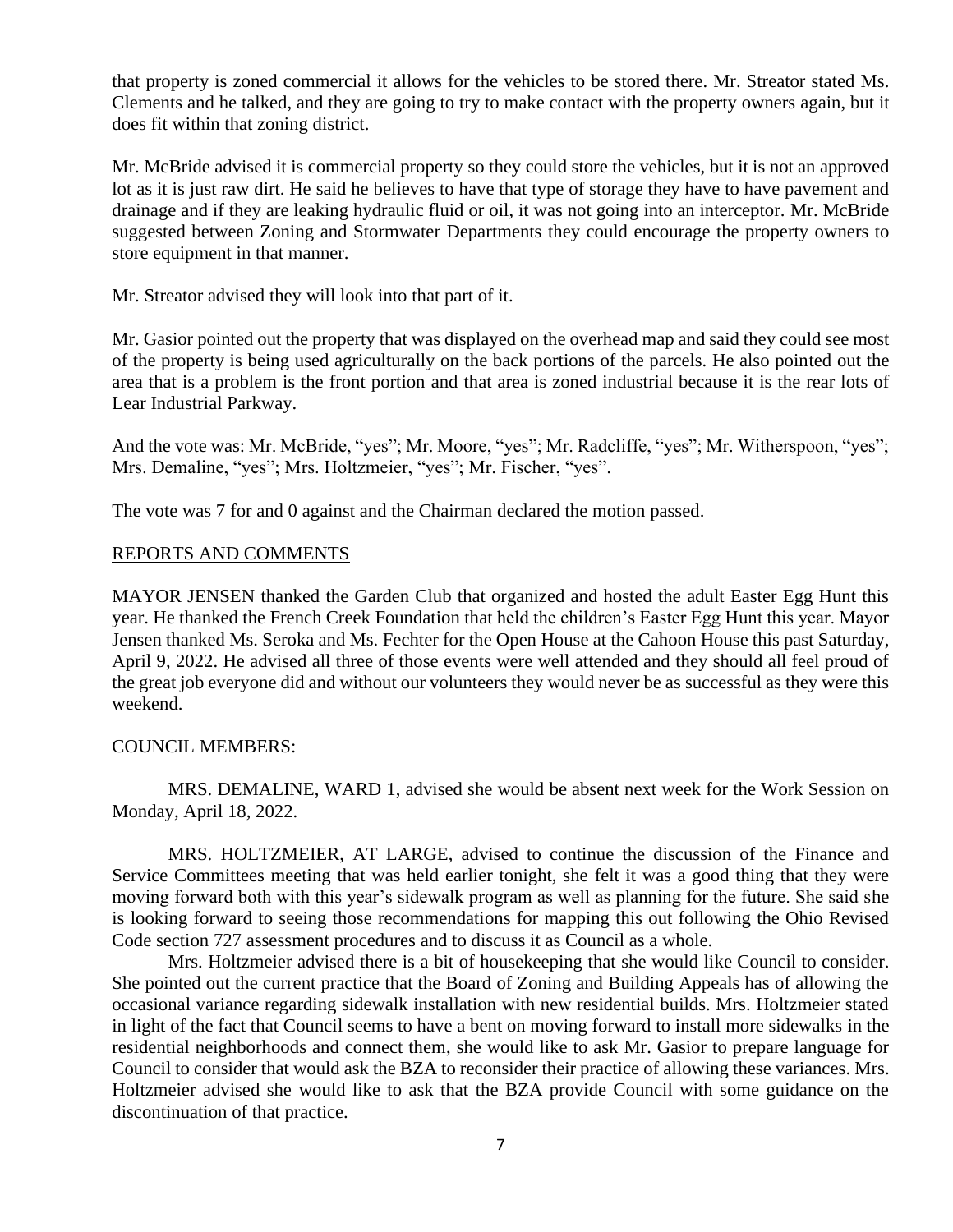Mr. Gasior advised that he believes the BZA has done a decent job in granting variances and not granting variances in the past. He said in any case where a variance was granted the BZA does so with the stipulation that the property owner sign and have notarized a document prepared by him that states they will agree to be voluntarily assessed if sidewalks were to be installed in that area, which ties into the ORC 727 discussion about how the process will be accomplished. Mr. Gasior stated the property owner also agrees to install their sidewalk to not be assessed. He said the BZA has never granted a variance and told the property owner that they will never have to install sidewalks. Mr. Gasior advised if a property owner is granted relief, they are required to sign that affidavit and in the majority of cases they do not get the relief and are required to install their sidewalk. He felt that he and Ms. Fechter could reiterate Council's displeasure with some property owners not getting their sidewalks installed. Mr. Gasior clarified that there are some unique situations where there is no reason for a property owner to install sidewalks yet, but they know they are required to install them as soon as the sidewalks come to that area or if they are directed to install sidewalks then they would be required to do so. He said he felt like that procedure works well. Mr. Gasior stated if they see a lot of abuse then by all means he would provide whatever legislation Council would want, but from his vantage point and he believes Ms. Fechter would agree he does not see anyone abusing it, at least not in front of BZA. He advised the BZA knows very well what the law is and the BZA wants that sidewalk to eventually be installed so they grant temporary relief.

Mrs. Holtzmeier asked how many variances have been provided for those residential sidewalks by BZA from year to year.

Mr. Gasior advised there are years where no variances for sidewalk installs are granted. He said in the twenty years he has been Law Director that there were maybe seven variances granted for sidewalk relief.

Ms. Fechter advised in the eight years she has been here, she has seen three maybe four variances for sidewalks granted and they were usually because of topographic issues. She said there was one on SR83 granted knowing the City was not sure what was being considered with sanitary sewer installations. Ms. Fechter stated there was one variance granted where there were no sidewalks for miles on Stoney Ridge Road.

Mr. Gasior advised those were the kinds of areas and situations where they were going to see relief for sidewalk installation granted. He said there was one property on Mills Road granted relief where there were no sidewalks, and a new home was constructed, and they asked if they could wait until sidewalks were planned for that area. Mr. Gasior stated it sounded to him as if that is what Council intends to do so there will be fewer of these instances where variances will be granted for sidewalks. He reiterated that no property owners are granted a variance for relief to install sidewalks that are told they never have to install sidewalks on their property. Mr. Gasior advised the property owners sign a notarized affidavit indicating that while they do not have to install a sidewalk at that time, they will most likely be required to do so eventually.

Mrs. Holtzmeier advised she asked for that language for a couple of reasons because she listened to three different stories of three new builds that were constructed without sidewalks. She said she is hearing that those houses are on some streets that are on tap to be connected. Mrs. Holtzmeier stated there is clearly a rub with new houses going in that do not install sidewalks and if connecting sidewalks on these streets helps to make good on those variances then so be it. She advised as they have talked about with drive-thru's, for example, that they recognized the current stack was too short and BZA was asked to reevaluate that and provide guidance back. Mrs. Holtzmeier said they are recognizing that the City has new residential builds that are being constructed without sidewalks being required and Council's attempt is to connect that sooner versus later. She stated if they are moving that forward with connecting the City with sidewalks, they want some continuity with all aspects of that connectivity. Mrs. Holtzmeier advised this is something that Council can continue to discuss and debate, but she felt first it was something that needed to go on an agenda so that it can be discussed.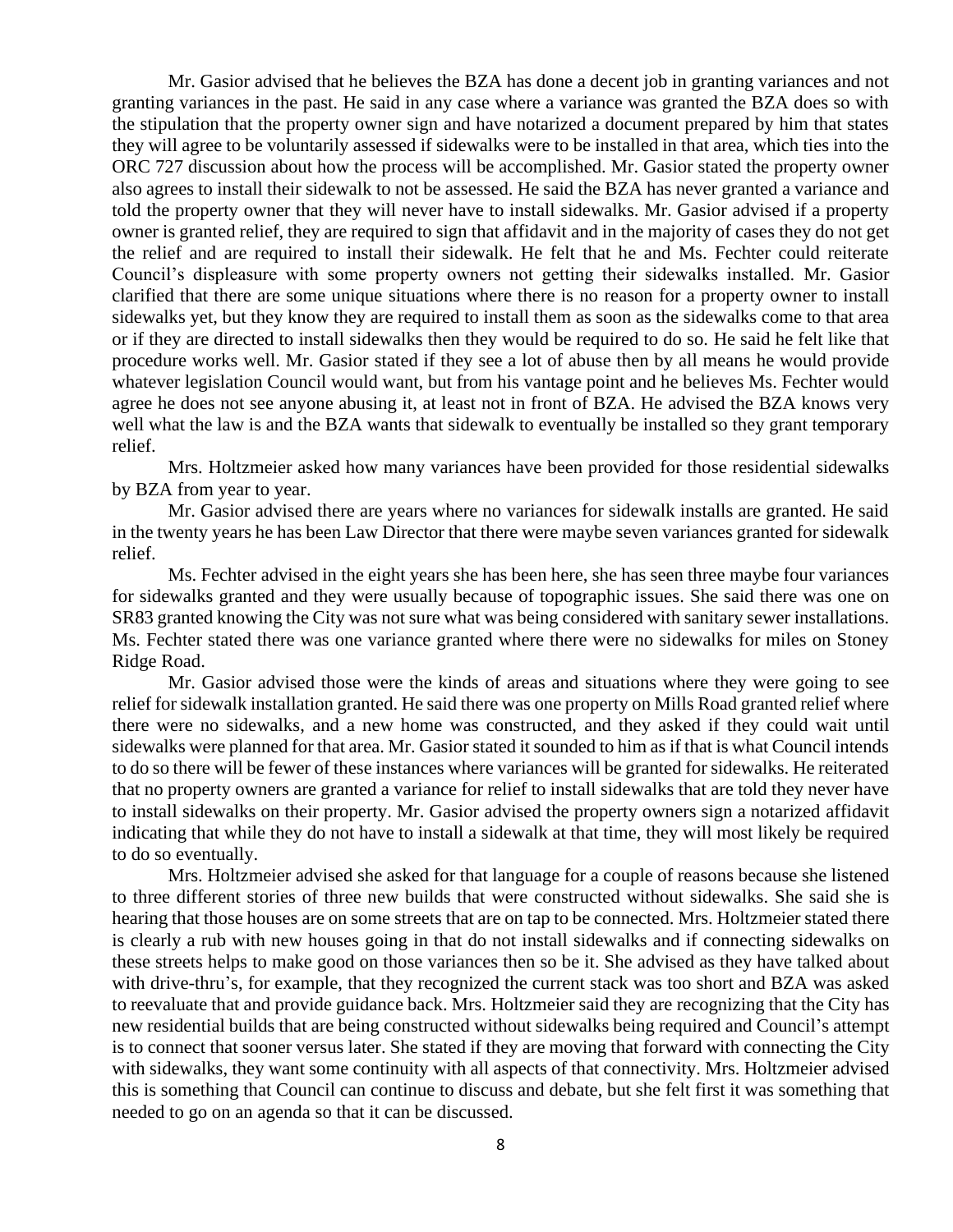Mrs. Holtzmeier advised there is a need to set a Finance Committee meeting to review the City's investment policy, which is something that is done every other year.

Mr. Logan felt a half hour committee meeting would be enough time for that review to take place.

Mrs. Holtzmeier asked the Clerk to set a Finance Committee Meeting for Monday, May 9, 2022 at 7:00 p.m. for the purpose of reviewing the City's Investment Policy.

MR. MCBRIDE, WARD 2, advised there are signs in the public right of way from various candidates for elected office. He suggested when the signs are pulled from the right of way that the City official take a picture and send out a citation to the candidate's campaign treasurer as well as to the candidate. Mr. McBride stated technically this is a criminal offense and they could be cited under organizational liability, and it is a zoning violation.

Mr. McBride asked if there was an update on the developer at Concord Village and when the paving was going to be done.

Mr. Gasior advised he talked to the attorney today and he will be here at the Work Session on April 18<sup>th</sup>. He said the attorney informed him that they were working on that issue as well as the parking issue and he believes the developer is willing to pave it and pave it again, if necessary, in order to satisfy Council. Mr. Gasior felt there was a lot of movement headed in the right direction, but they would know more next Monday.

Mr. McBride advised he also received an email from the detached condos or cluster homes at Rose Senior Living that apparently there is a cluster box for mail collection where the bottom level of the box is only 18" off the ground. He said the post office is blaming the developer and the developer is blaming the post office. Mr. McBride stated apparently the cluster box was installed and it was too high and it was lowered and now the bottom box is only 18" off the ground.

MR. MOORE, WARD 3, advised he agrees with Mrs. Holtzmeier regarding the BZA and sidewalks. He said he knows there is a form in the property owners file, but the City still has to chase people down and them not being required to install sidewalks when they build their house goes against Council's vision and what they want to see. Mr. Moore stated he does not see a reason to have that ability on the books and he feels it makes a lot of sense for Council to revisit and discuss if that is what they need to do to move forward with this new vision. He advised he knows of a couple of houses in Ward 3 that did not install sidewalks when they constructed the house so, that is two in just the four years that he has been on City Council.

MR. RADCLIFFE, WARD 4, thanked everyone for the good discussion in the Service/Finance Committees meeting and for Mr. Cummins putting together all the information on the sidewalk program. He said going back to the maps it is approximately 128,000 lineal feet of sidewalks that are still needed throughout the City. He said this year's sidewalk program of approximately 7,500 lineal feet is almost double what it has been the last few years, which is wonderful, but at that rate it is going to take 17 years to complete the City getting that done. Mr. Radcliffe advised that was the point he was trying to make earlier is the timing for that, but it was a good discussion for everyone.

MR. WITHERSPOON, AT LARGE, had no further comments.

MR. FISCHER, AT LARGE, had no further comments.

DIRECTORS/ADMINISTRATION:

MR. CUMMINS, CITY ENGINEER, had no further comments.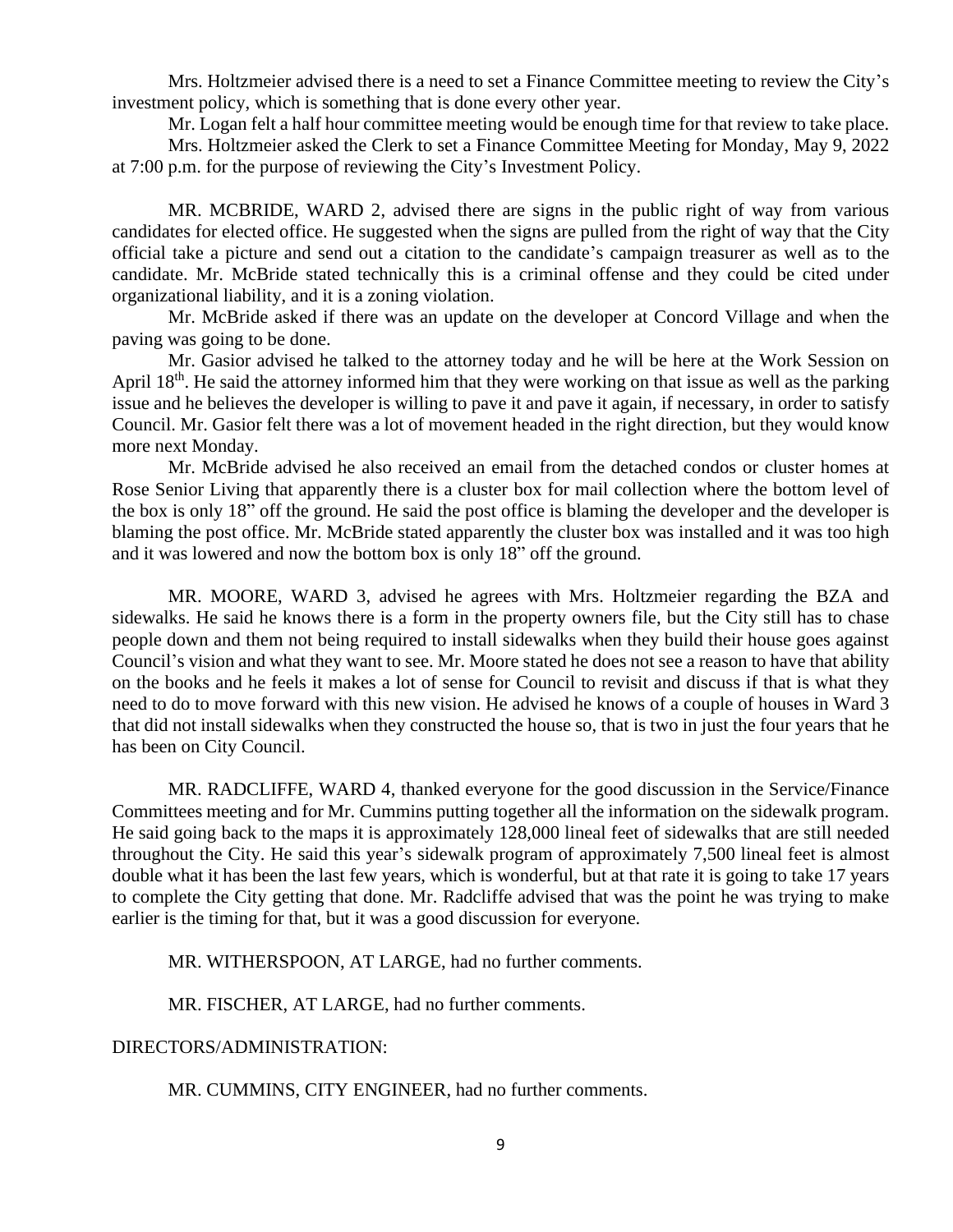MS. FECHTER, ECONOMIC DEVELOPMENT/PLANNING COORDINATOR, had no further comments.

MR. GASIOR, LAW DIRECTOR, advised he needs some clarification on the BZA guidance being requested. He asked if it was something that possibly should come as a memo from Council to the BZA that simply states that, "based on the sidewalk program that Council is contemplating instituting that Council strongly recommends no more variances for sidewalk installation be granted". Mr. Gasior inquired or were they wanting to do something legislatively/ He said there is an existing Ordinance that says that you are supposed to put the sidewalk in and the reason that they go to the BZA for a variance. Mr. Gasior felt what Council would want to do perhaps is a memo that he could draft for them suggesting that "in light of Council's aggressive approach to installing sidewalks in the City over the next five years, they strongly recommend no variances be granted for property owners who seek to avoid having to install a sidewalk". He said that might have more effect that anything.

Mr. McBride advised he would simply recommend that Council remove the Board of Zoning Appeals authority to grant a variance for relief from installing a sidewalk. He said the only time a sidewalk should not be installed is if there is some type of engineering difficulty such as on Avon Road and there are a couple locations on the north side of Detroit Road and maybe those variances should be administrative recommendation through the City Engineer. Mr. McBride stated as a Council they can choose not to permit the BZA to grant variances for sidewalks. He said he served on the BZA for a while and more times than not the sidewalks were required to be installed and no variance was granted. Mr. McBride stated there were a couple of instances with a corner lot and those were because of financial hardship, which is not a reason to receive a variance, but at that time the sidewalk would lead to nowhere if it was installed and that is the basis that it was granted.

Mr. Radcliffe advised before they get to the point of changing the zoning code since this is the first time going after the BZA that maybe a quick summary of the properties that were granted variances for their sidewalk over the last 10-15 years would be best, so they know how much they are truly dealing with. He said BZA acts under the authority of the City Administration and Council only has certain rights to control some of that and Council should not govern over the Administration before they have all the information to make an informed decision. Mr. Radcliffe said but he is not opposed to reaching out to the BZA and letting them know, as Mr. Gasior said, Council's stance on trying to move forward with more sidewalks and that Council would like to see that happen. He stated if the BZA has only granted three sidewalk variances over the last three years then it probably is not a big deal, but if they are granting three a month over the last three years then it is probably a bigger deal, and they should discuss it.

Mr. Gasior advised he would try to provide Council a copy of the affidavit that gets executed by the property owner regarding the responsibility to install sidewalks at a future date when they are granted a variance. He said he might have a rough idea of how many have been granted over the years and he would try to have that information for Council by the next packet.

Mr. Gasior wished everyone a Happy Easter.

MR. LOGAN, FINANCE DIRECTOR, had no further comments.

MR. STREATOR, SAFETY/PUBLIC SERVICE DIRECTOR, had no comments.

AUDIENCE: There were no comments from the audience members.

#### EXECUTIVE SESSION: 8:16 p.m.

A motion was made by Mr. McBride and seconded by Mr. Moore to Enter Into Executive Session for the Purpose of Discussing the Purchase of Real Estate, and the vote was: Mr. Moore, "yes"; Mr. Radcliffe,